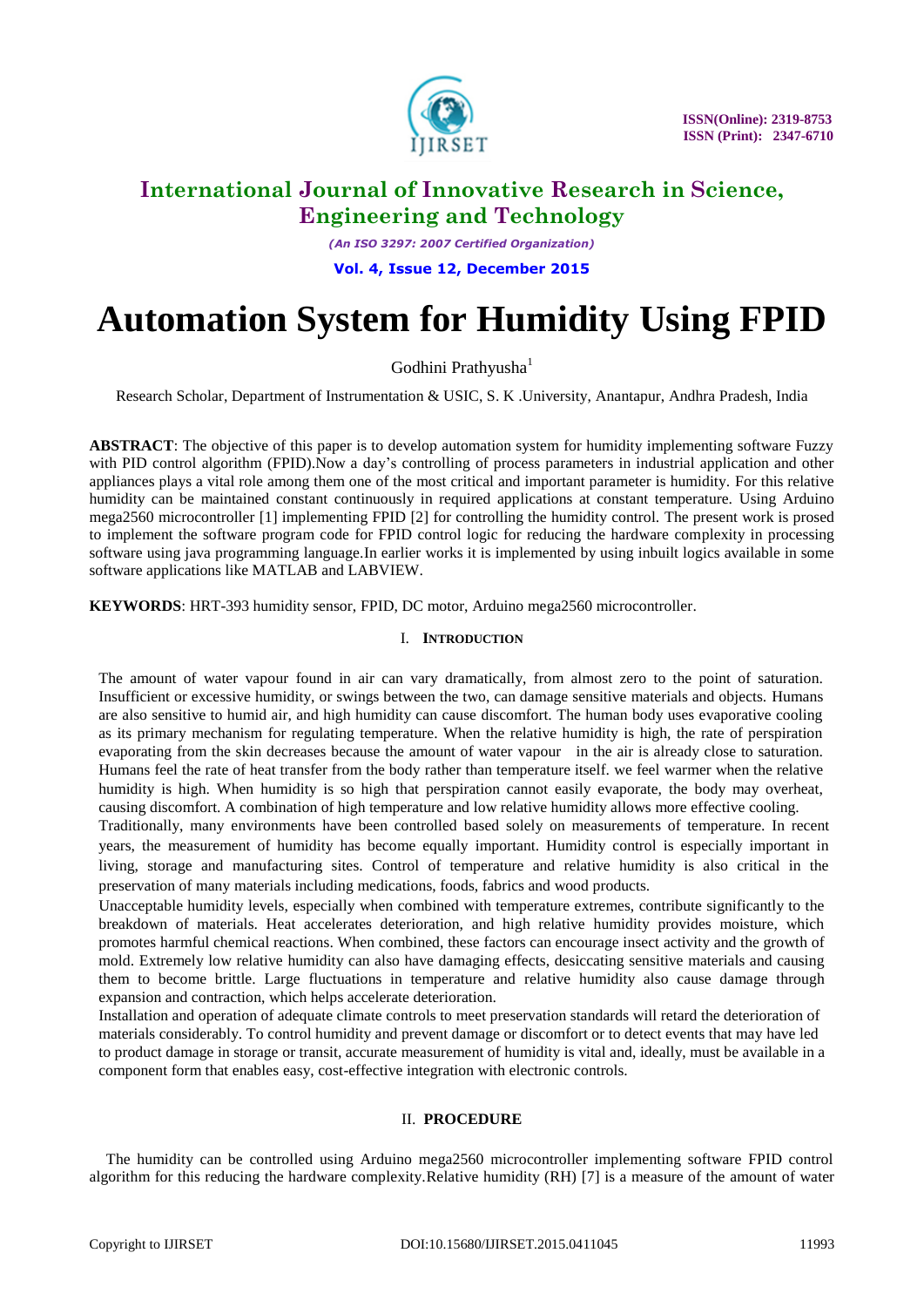

*(An ISO 3297: 2007 Certified Organization)*

#### **Vol. 4, Issue 12, December 2015**

in the air, at a specific air temperature, expressed as a percentage of the maximum amount of water the air can hold at that temperature. According to the measurement units, humidity sensors are divided into two types: Relative humidity (RH) sensors and absolute humidity (moisture) sensors. Relative humidity sensors are classified into ceramic, semiconductor, and polymer humidity sensors. Ceramic Sensing Material, humidity sensors based on water-phase protonic ceramic materials are used widely in industry and research laboratories.The adsorbed water condensed on the surface of the materials and protons will be conducted in the formed aquatic layers.For ionic sensing materials, if the humidity increases, the conductivity decreases and the dielectric constant increases.Detecting the relative humidity by using HRT-393 humidity sensor,it is a resistive based sensor and it gives output as voltage for appropriate relative humidity value at fixed temarature  $30^{\circ}$ C. The block diagram of total system as shown in Fig. 1.



FIG. 1 Block diagram for humidity control

HRT-393 Humidity Sensor working principle is explained in FIG. 3.It is resistive type humidity sensor.







Thick film conductor of precious metals like gold, ruthenium oxide is printed and calcinated in the shape of the comb to form an electrode. Then a polymeric film is applied on the electrode; the film acts as a humidity sensing film due to the existence of movable ions. Change in impedance occurs due to the change in the number of movable ions. The humidity sensor HRT 393 gives voltage as a output ,it is applied to the ADC of microcontroller for signal conditioning and the based on digital data implementing the FPID[3][4] algorithm using DC motor which operating voltage is +12V through the ULN 2003 driver. The PWM of microcontroller control the output of the DC pumping motor by applying Fuzzy logic with PID controlling technique. For the controlling of humidity the water pumping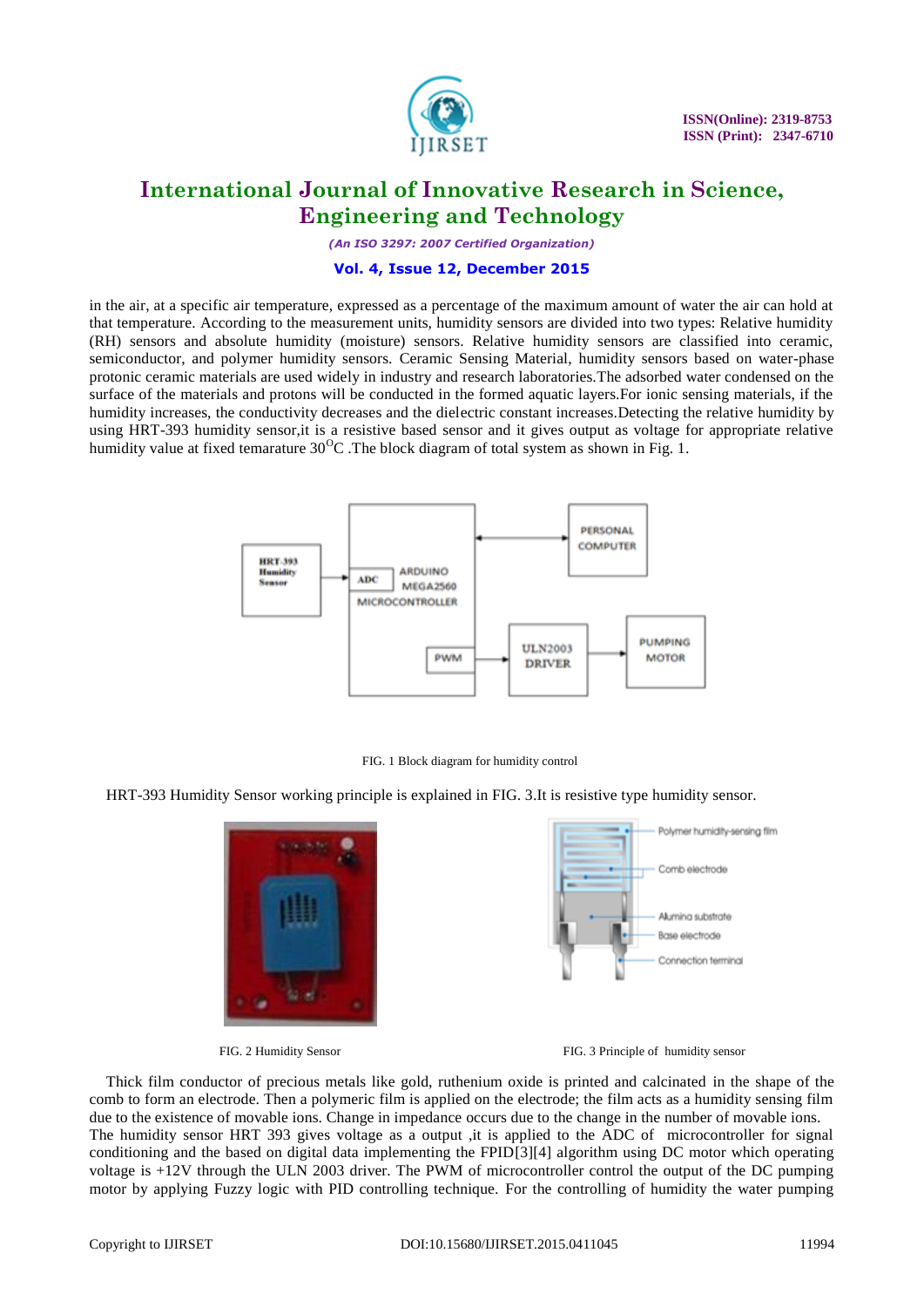

*(An ISO 3297: 2007 Certified Organization)*

### **Vol. 4, Issue 12, December 2015**

motor is used based on the humidity value the water pumped in to a closed container where the humidity control is required.

The FPID algorithm involves the both technical aspects of Fuzzy logic and PID control, implanting software algorithm for reducing the hardware complexity and improve the system reliability. The controlling technique fuzzy includes the three steps, they are fuzzification , rule set and defuzzzification .The fuzzification [5] determines the input linguistic variables for required control and the fuzzy rule set can be determined with the drive values of PWM of microcontroller which used the technique is PID control and finally the defuzzification step is represents the PWM output drive percentage with respect to the PID [6] control determined in rule set.

The fuzzification represents in the form of membership function of input linguistic variables based on the error Membership Functions for F (humidity) =  $\{$  Very low, Low, Medium, High, Very high $\}$ 



Table 1 . Fuzzification

The Table 1. Shows the the fuzzy variables are intialised to crisp input range of present work and it explains the functioning of humidity control. It is one of the most important part in fuzzification.

| S.<br>N <sub>O</sub> | <b>Fuzzy variable</b><br>range output interms<br>of digital data | Corresponding<br>drive<br><b>Percentage</b> | <b>Fuzzy variable</b> |
|----------------------|------------------------------------------------------------------|---------------------------------------------|-----------------------|
| 1                    | 200 to 255                                                       | 78.4% to 100%                               | Very low (VL)         |
| $\mathbf{2}$         | 170 to 200                                                       | 66.6\% to $78.4\%$                          | Low(L)                |
| 3                    | 100 to 170                                                       | $39.2\%$ to 66.6%                           | Medium (M)            |
| 4                    | 50 to 100                                                        | 19.6% to 39.2%                              | High(H)               |
| 5                    | $50$ to $0$                                                      | $0\%$ to 19.6%                              | Very high (VH)        |

Table 2 .Defuzzifiation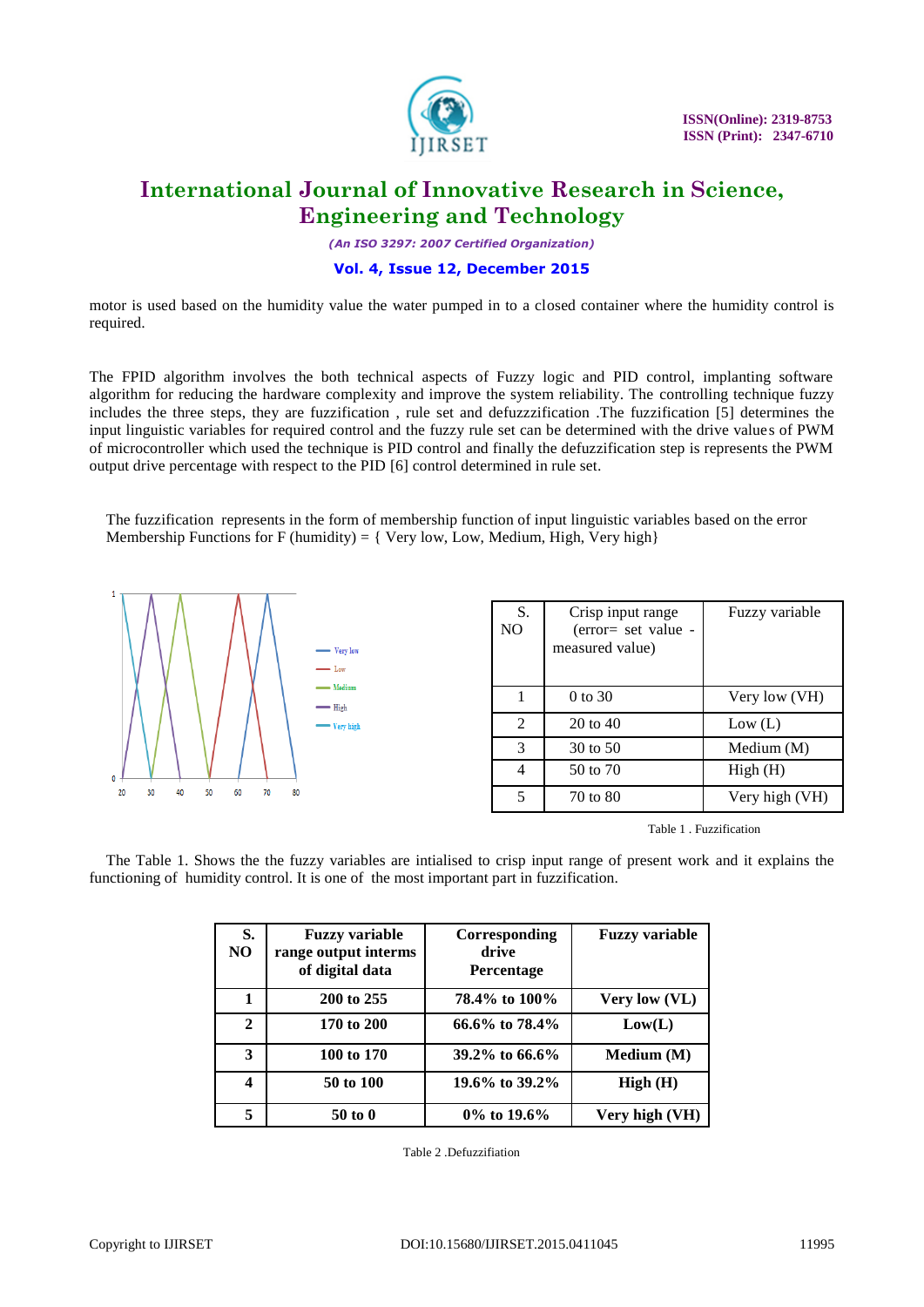

*(An ISO 3297: 2007 Certified Organization)*

### **Vol. 4, Issue 12, December 2015**

The Table 2. Shows the deffuzification process ,in it based on the fuzzy variable the output of the PWM of microcontroller is determined interms of output fuzzy variable and also corresponding drive percentage.

#### III. **EXPERIMENTAL RESULTS**

The snapshot and the GUIs shows the results of automaton system for humidity implementing FPID.



FIG. 4 Snap shot for humidity control

The FIG. 4 shows the total setup for measurement and control system for humidity photograph which includes the humidity sensor, water pumping DC motor, Microcontroller with driver circuit board and the results observed in PC.



FIG. 5 GUI for automation system for humidity